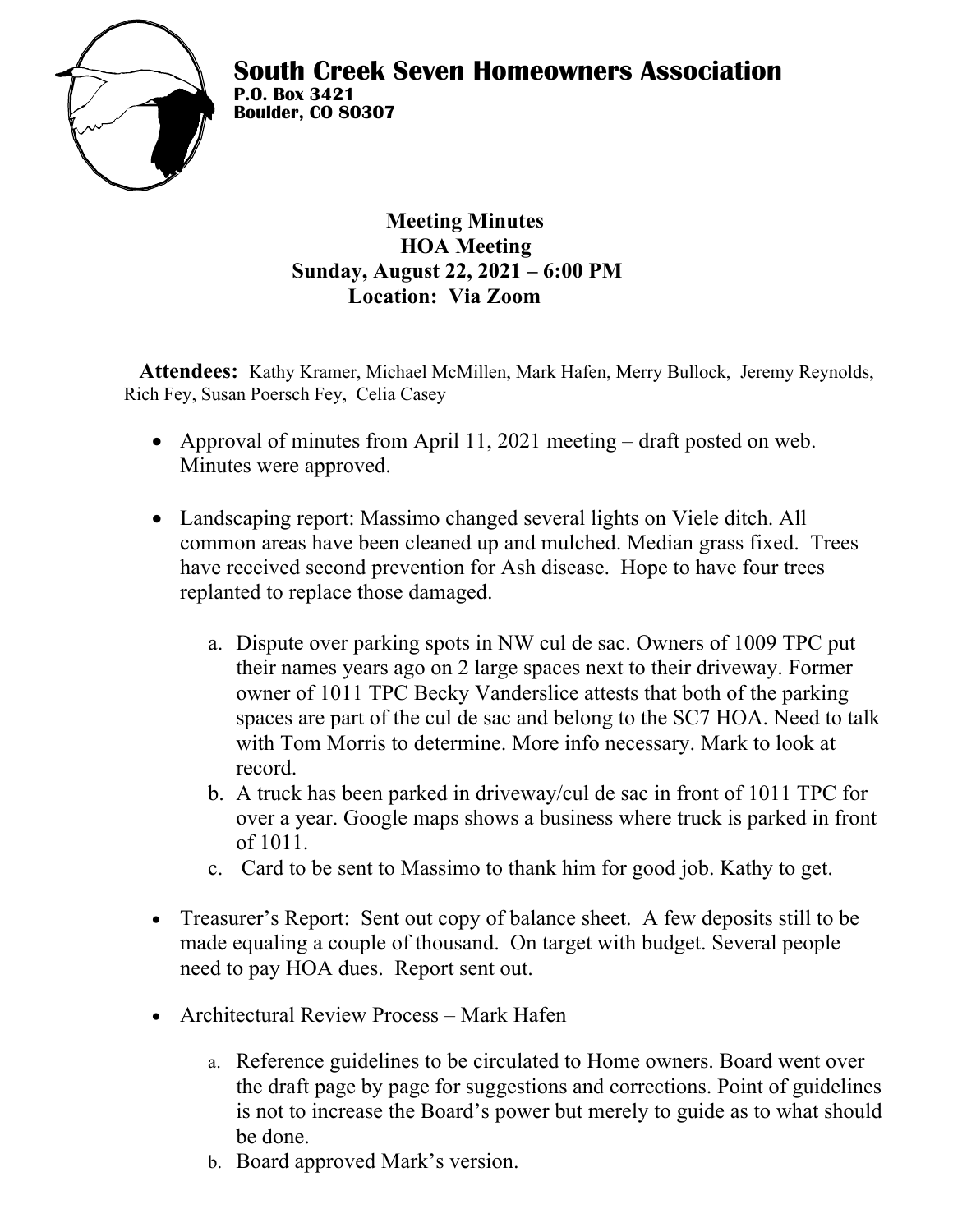- CU South Presentation Update from Harlin Savage
	- a. Letter in Next Door newsletter. Very compelling about what development will mean.
	- b. What is next? City Council accepting petitions criteria. Board encouraged to read editorial on Save South Boulder in Sunday's Daily Camera. Editorial addresses CU get together with city to work out easement to allow city to move forward on flood mitigation without approval of annexation at the same time
	- c. City very aggressive about moving annexation forward. CU has hired PR firm and they have posted permanent signs telling how great development will be. Council under pressure about flood mitigation. Work has already been done, Some not good. Documents are not up to par. Rachel Friend got on council for primary purpose of getting flood mitigation done. She and Sam met with CU. They are vested too much time and effort to quit. Violated sunshine law.
	- d. Feasible to do what is in Editorial of August  $22<sup>nd</sup>$ . Land swap has been proposed. City insists it will take too much time. However, if one looks at land reserve  $26<sup>th</sup>$  to  $28<sup>th</sup>$  street – past Harlequin Gardens - land was put aside for things like this. Have to do utility study to see if feasible. CU has said they will not do that. Option worth looking at before throwing it out the window.
	- e. What can board do? Since we are impacted we should have more input.
		- i. Respond to CU planners and thank them for what they have done that we proposed in meetings six months ago. Thanks for buffer zone, however let them know we still have concerns about traffic and are in favor of easement.
		- ii. Write to City council about easement option. Also write to city council about traffic consideration and need for more accurate traffic study.
		- iii. Kathy to send out editorial on easement to homeowners.
		- iv. Regents are not getting information. Write to CU president. Council needs to do public hearing before vote.
		- v. This week sessions.  $14<sup>th</sup>$  of Sept. Public hearing which they are legally required to do. Then there will be a vote. A lot of questions still to be answered. Would referendum be necessary if Council approves annexation before November election.
	- f. Board to review what will be initiated via email.
- New Business
	- a. Update on Fey deck:
		- i. Susan sent quote from people who did James deck. Negotiated that Rich would do work. Otherwise will go with dollar guides.